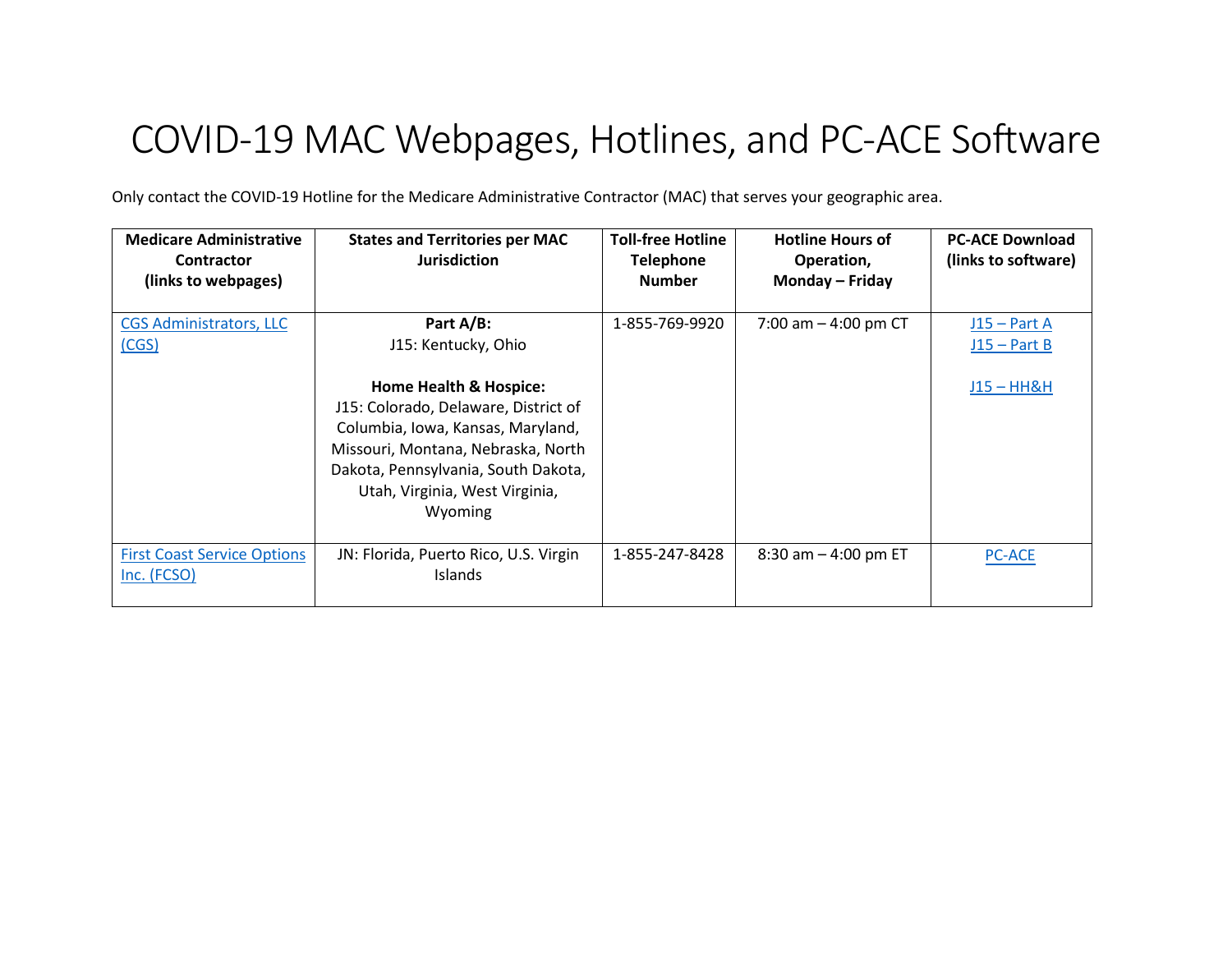| <b>Medicare Administrative</b><br>Contractor<br>(links to webpages) | <b>States and Territories per MAC</b><br><b>Jurisdiction</b>                                                                                                                                                                                                                                                                                              | <b>Toll-free Hotline</b><br><b>Telephone</b><br><b>Number</b> | <b>Hotline Hours of</b><br>Operation,<br>Monday - Friday                                                                                                    | <b>PC-ACE Download</b><br>(links to software)                                                    |
|---------------------------------------------------------------------|-----------------------------------------------------------------------------------------------------------------------------------------------------------------------------------------------------------------------------------------------------------------------------------------------------------------------------------------------------------|---------------------------------------------------------------|-------------------------------------------------------------------------------------------------------------------------------------------------------------|--------------------------------------------------------------------------------------------------|
| <b>National Government</b><br><b>Services (NGS)</b>                 | Part A/B:<br>J6: Illinois, Minnesota, Wisconsin<br>JK: Connecticut, Maine,<br>Massachusetts, New Hampshire, New<br>York, Rhode Island, Vermont                                                                                                                                                                                                            | 1-888-802-3898                                                | <b>Provider Enrollment:</b><br>J6 and JK<br>Part A, Part B, HH&H<br>8:00 am $-$ 4:00 pm CT                                                                  | $J6 - Part A$<br>$J6 - Part B$<br>JK-Part A<br>$JK - Part B$<br>$J6 - H H$ &H                    |
|                                                                     | <b>Home Health &amp; Hospice:</b><br>J6: Alaska, Arizona, California, Hawaii,<br>Idaho, Michigan, Minnesota, Nevada,<br>New Jersey, New York, Oregon,<br>Washington, Wisconsin, American<br>Samoa, Guam, Northern Mariana<br>Islands, Puerto Rico, US Virgin Islands<br>JK: Connecticut, Maine,<br>Massachusetts, New Hampshire,<br>Rhode Island, Vermont |                                                               | <b>Accelerated and</b><br><b>Advance Payment:</b><br>J6 Part A, Part B, HH&H<br>8:00 am $-$ 4:00 pm CT<br>JK Part A, Part B, HH&H<br>8:00 am $-$ 4:00 pm ET | $JK - HH&H$                                                                                      |
| <b>National Supplier</b><br><b>Clearinghouse (NSC)</b>              | All States for Durable Medical<br><b>Equipment suppliers</b>                                                                                                                                                                                                                                                                                              | 1-866-238-9652                                                | 8:00 am - 5:00 pm ET                                                                                                                                        | <b>DME</b>                                                                                       |
| <b>Noridian Healthcare</b><br><b>Solutions</b>                      | JE: California, Hawaii, Nevada,<br>American Samoa, Guam, Northern<br>Mariana Islands<br>JF: Alaska, Arizona, Idaho, Montana,<br>North Dakota, Oregon, South Dakota,<br>Utah, Washington, Wyoming                                                                                                                                                          | 1-866-575-4067                                                | $8:00$ am $-6:00$ pm CT                                                                                                                                     | If you are interested<br>in obtaining Pro32,<br>contact Noridian EDI<br><b>Support Services.</b> |